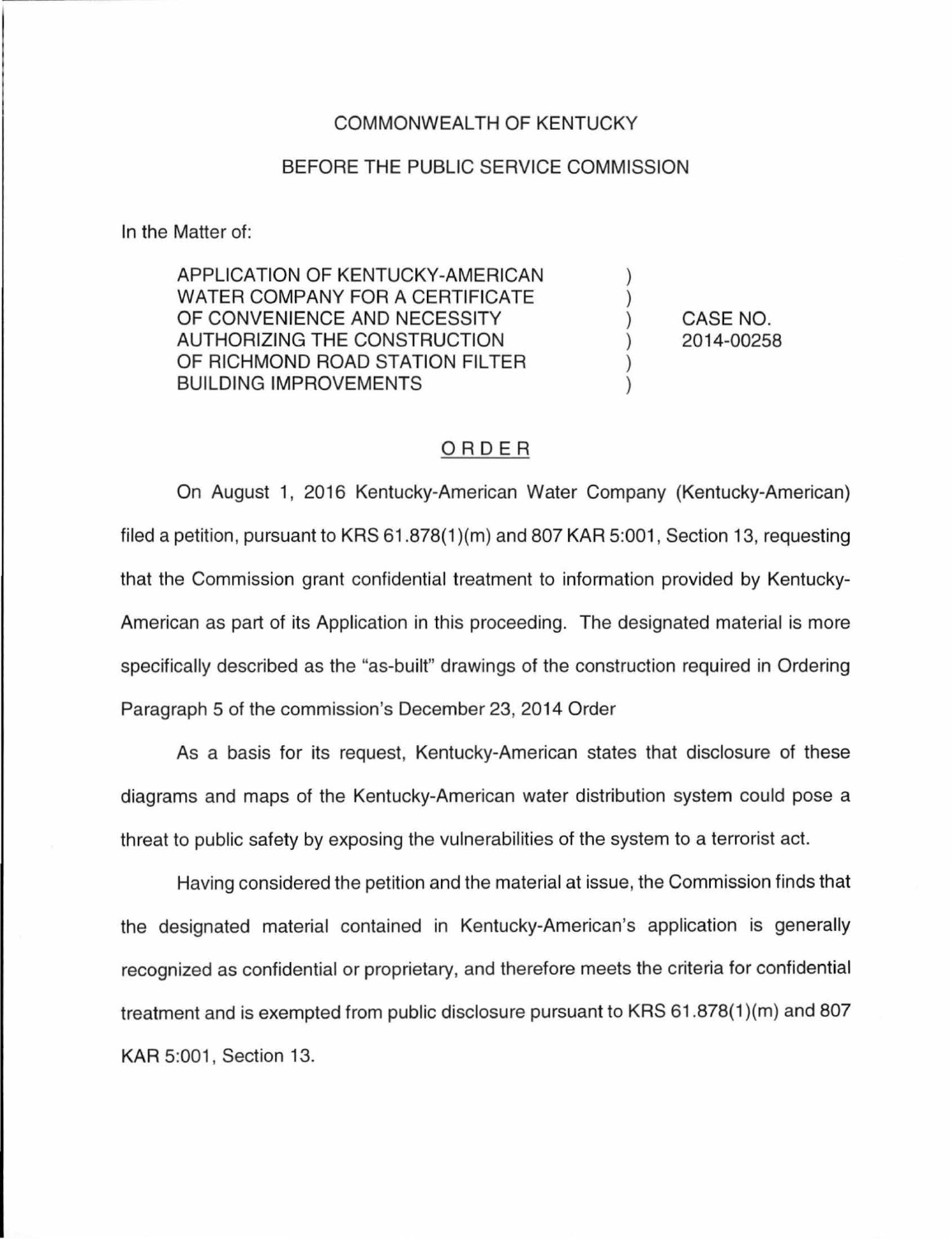More precisely, the Commission finds that under the Kentucky Open Records Act,

it is entitled to withhold from public disclosure information disclosed to it to the extent that open disclosure would have a reasonable likelihood of threatening the public safety by exposing a vulnerability in preventing, protecting against, mitigating, or responding to a terrorist act . ... " This right to protect from public disclosure includes,

> (f) infrastructure records that expose a vulnerability referred to in this subparagraph through the disclosure of the location, configuration, or security of critical systems, including public utility critical systems. These critical systems shall include but not be limited to ... water ....

and;

(g) the following records when their disclosure will expose a vulnerability referred to in this subparagraph: detailed drawings, schematics, maps or specifications of structural elements ... of any building or facility owned, occupied, leased, or maintained by a public agency.<sup>1</sup>

IT IS THEREFORE ORDERED that:

1. Kentucky-American's petition for confidential protection for all paper and electronic diagrams and maps of Kentucky-American's water distribution system submitted with its application is granted.

2. The designated material shall not be placed in the public record or made

available for public inspection until further Orders of this Commission.

3. Use of the material in question in any Commission proceeding shall be in

compliance with 807 KAR 5:001, Section 13(9).

4. Kentucky-American shall inform the Commission if the material in question

becomes publicly available or no longer qualifies for confidential treatment.

 $1$  KRS 61.878(1)(m).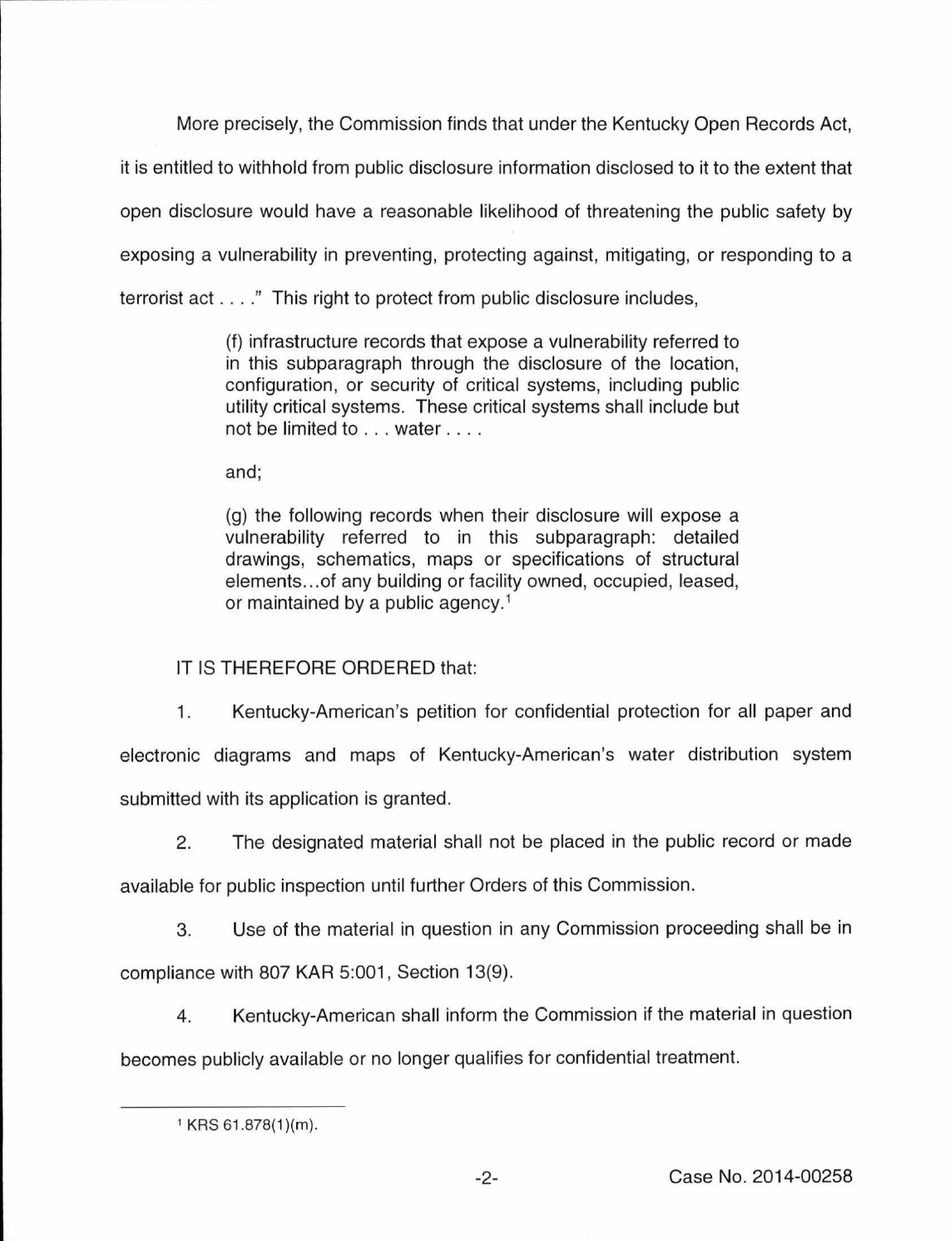5. If a non-party to this proceeding requests to inspect the material granted confidential treatment by this Order, Kentucky-American shall have 30 days from receipt of written notice of the request to demonstrate that the material still falls within the exclusions from disclosure requirements established in KRS 61.878. If Kentucky-American is unable to make such demonstration, the requested material shall be made available for inspection. Otherwise, the Commission shall deny the request for inspection.

6. The Commission shall not make the requested material available for inspection for 30 days following an Order finding that the material no longer qualifies for confidential treatment in order to allow Kentucky-American to seek a remedy afforded by law.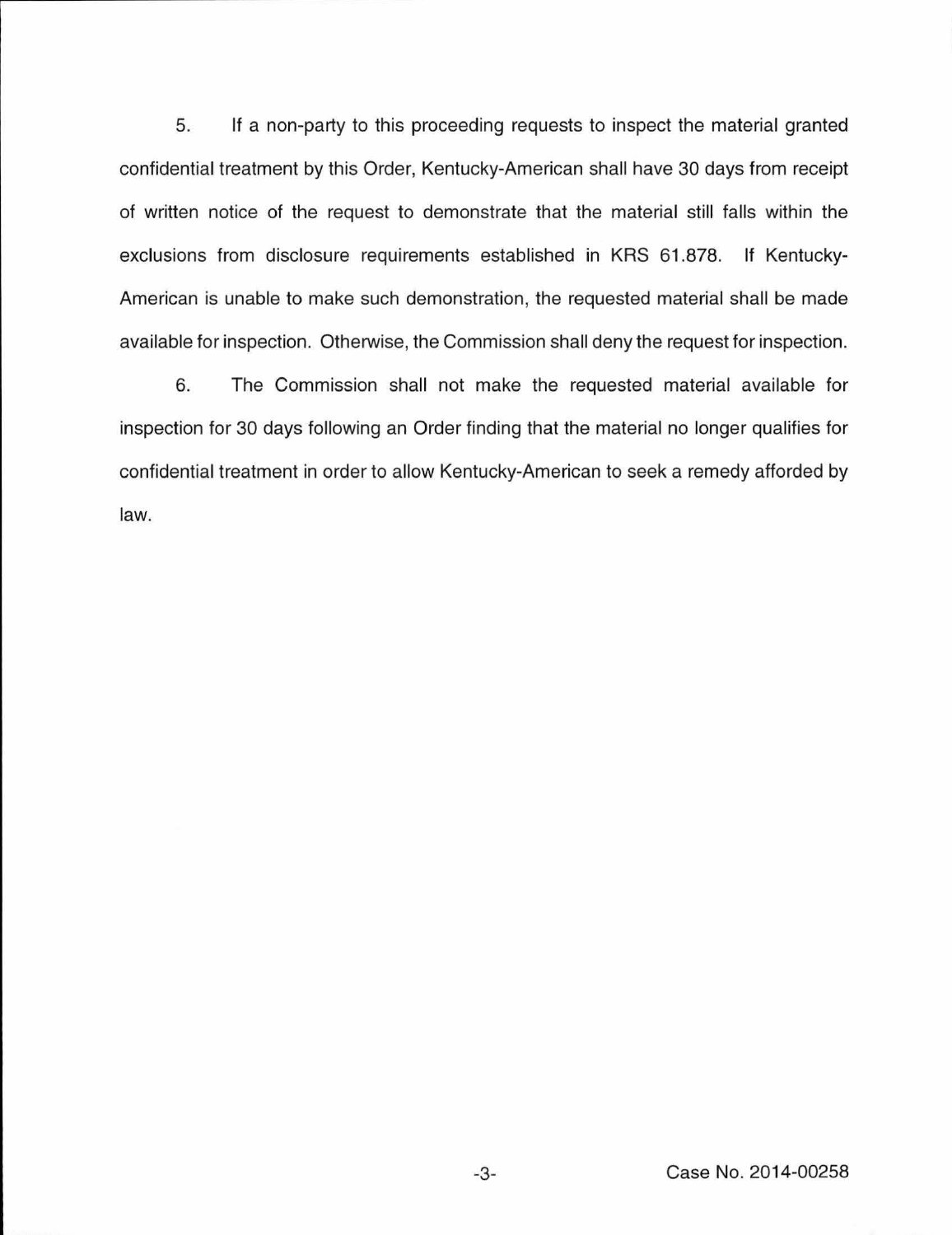By the Commission

ENTERED **MAR 0 4 2019**  KENTUCKY PUBLIC SERVICE COMMISSION

ATTEST:

<u>Lluven R. Punson</u>

Case No. 2014-00258